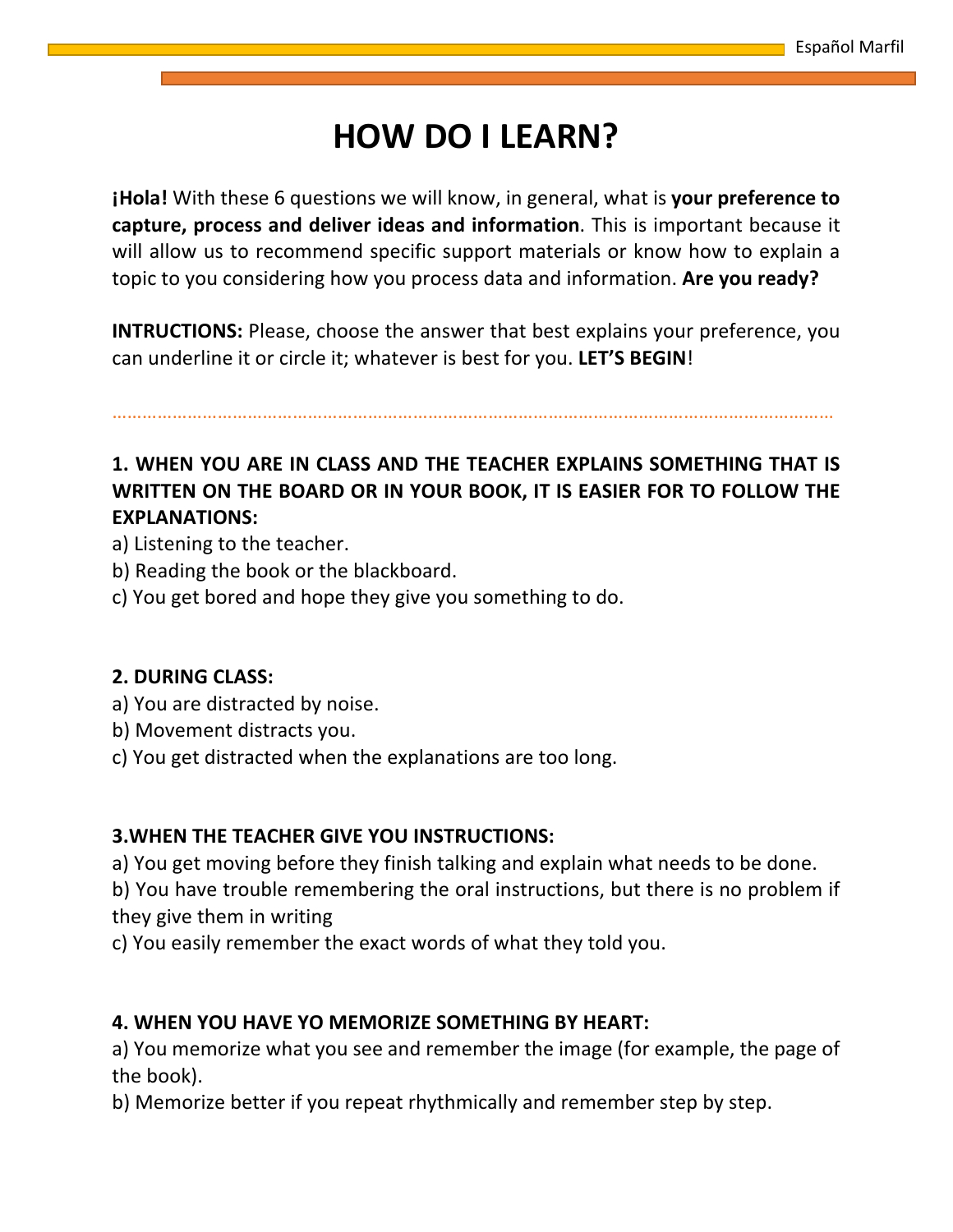c) You memorize by walking and looking and remember a general idea better than the details.

#### **5. IN CLASS WHAT YOU LIKE THE MOST IS THAT…**

a) Debates are organized and there is dialogue

b) Activities are organized in which the students have to do things and are able to move.

c) They give you the written material and with photos, diagrams.

#### **6. MARK THE TWO SENTENCES WITH WICH YOU IDENTIFY THE MOST:**

a) When you listen to the teacher you like to scribble on paper.

b) You are visceral and intuitive, many times you like / dislike people without knowing why.

c) You like to touch things and you tend to get very close to people when you talk to someone.

d) Your notebooks and notebooks are neat and well presented, you are bothered by the studs and the corrections.

e) You prefer jokes to comics.

f) You usually talk to yourself when you are doing some work.

Question | Answer **A** Answer **B** Answer **C** Answer **D** Answer **E** Answer **F** 1 | A | V | K | - | - | -2 | A | K | V | - | - | -3 | K | V | A | - | - | -4 | V | A | K | - | - | -5 | A | K | V | - | - | -6 | V | K | K | V | A | A

**RESULTS:** According to your own answers, count how many "V", "A", or "K" you obtained!

**Total:**

Letter V number: \_\_\_\_\_\_\_\_\_\_ Letter number A: \_\_\_\_\_\_\_\_\_ Letter number K: \_\_\_\_\_\_\_\_\_

Predominant letter (s):

**This is your preference for capturing, processing, and delivering ideas and information**